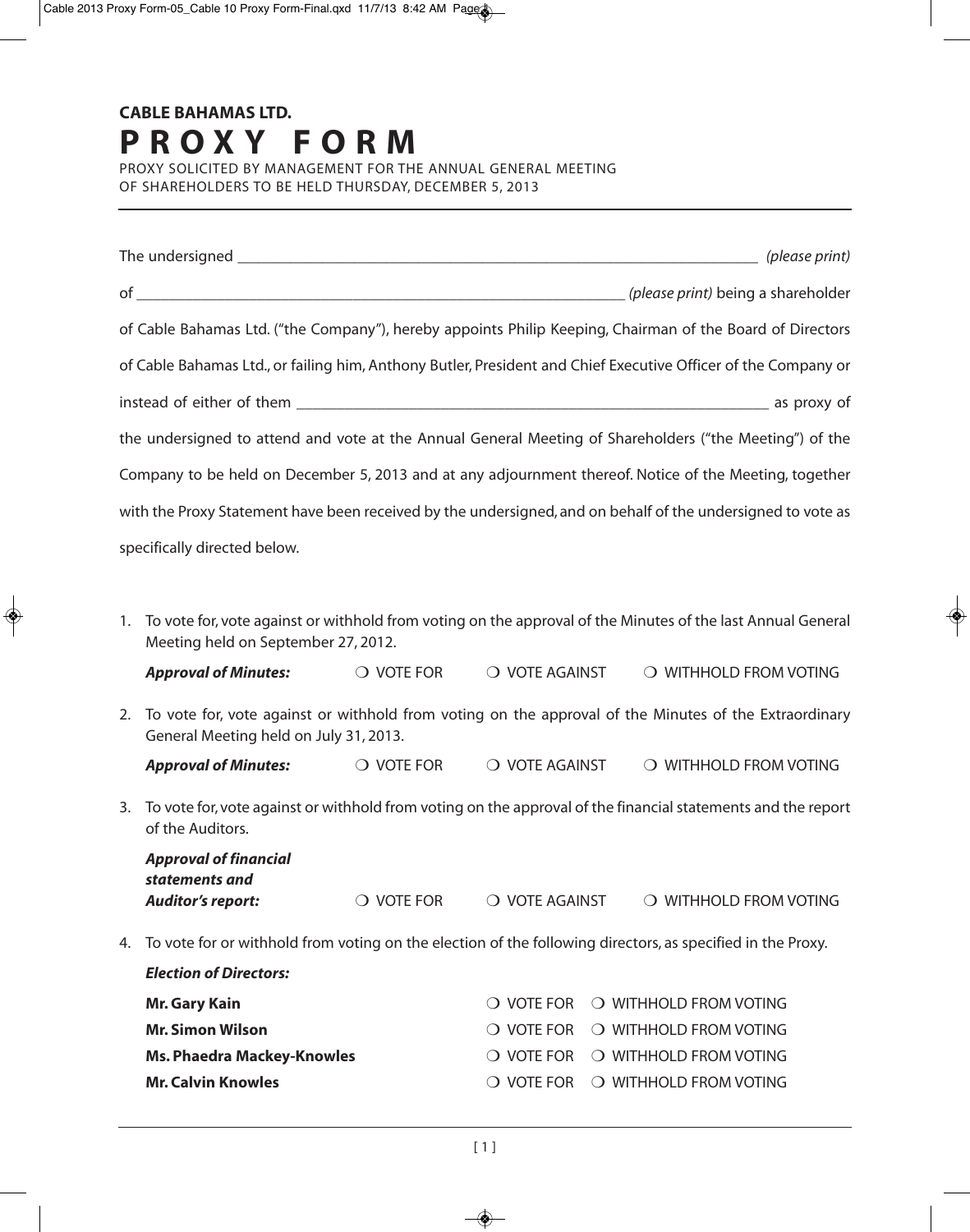### **CABLE BAHAMAS LTD. P R O X Y F O R M**

PROXY SOLICITED BY MANAGEMENT FOR THE ANNUAL GENERAL MEETING OF SHAREHOLDERS TO BE HELD THURSDAY, DECEMBER 5, 2013

5. To approve the remuneration of \$18,000 per annum for each non-executive Director.

| <b>Remuneration of Directors:</b>                                                    | $\bigcirc$ vote for | $\bigcirc$ vote against          | $\bigcirc$ withhold from voting |
|--------------------------------------------------------------------------------------|---------------------|----------------------------------|---------------------------------|
| 6. To approve the remuneration of $$25,000$ per annum for the Chairman.              |                     |                                  |                                 |
| <b>Remuneration of Chairman:</b>                                                     | $\bigcirc$ vote for | O VOTE AGAINST                   | $\bigcirc$ withhold from voting |
| 7. To approve the board and committee meeting fee of \$1,200.                        |                     |                                  |                                 |
| <b>Board and Committee</b><br><b>Meeting Fee:</b>                                    | <b>VOTE FOR</b>     | O VOTE AGAINST                   | $\bigcirc$ withhold from voting |
| 8. To approve the dividend paid by the Company for the year ended December 31, 2012. |                     |                                  |                                 |
| <b>Approval of Dividends:</b>                                                        | $\bigcirc$ vote for | $\bigcirc$ with HOLD FROM VOTING |                                 |

9. To ratify and confirm all acts, transactions and proceedings of the Directors and Officers of the Company for the financial year ended December 31, 2012.

| <b>Ratification of Directors</b> |                     |                        |
|----------------------------------|---------------------|------------------------|
| and Officers:                    | $\bigcirc$ vote for | ○ WITHHOLD FROM VOTING |

10. To vote for or withhold from voting on the appointment of Deloitte & Touche, 2nd Terrace, Collins Avenue, P. O. Box N-7120, Nassau, Bahamas as the Auditor of the Company and to authorize the Directors to fix their remuneration.

| <b>Appointment of</b>         |                     |                        |
|-------------------------------|---------------------|------------------------|
| <b>Deloitte &amp; Touche:</b> | $\bigcirc$ vote for | O WITHHOLD FROM VOTING |

11. To approve the resolution to amend the Memorandum and Articles of Association as follows:

Subject to being granted regulatory approval, that the Memorandum and Articles of Association of the Company be amended to reflect the rights attached to Series 6, 6% Non-voting Cumulative Redeemable Preference Shares due 2023 as set forth the in the offering memorandum dated September 30, 2013 and further that the Directors of the Company be and hereby are authorized and directed to prepare the amendments and to arrange for the prompt filing of the same with the Registrar General's Department.

| $\bigcirc$ with HOLD FROM VOTING |
|----------------------------------|
|                                  |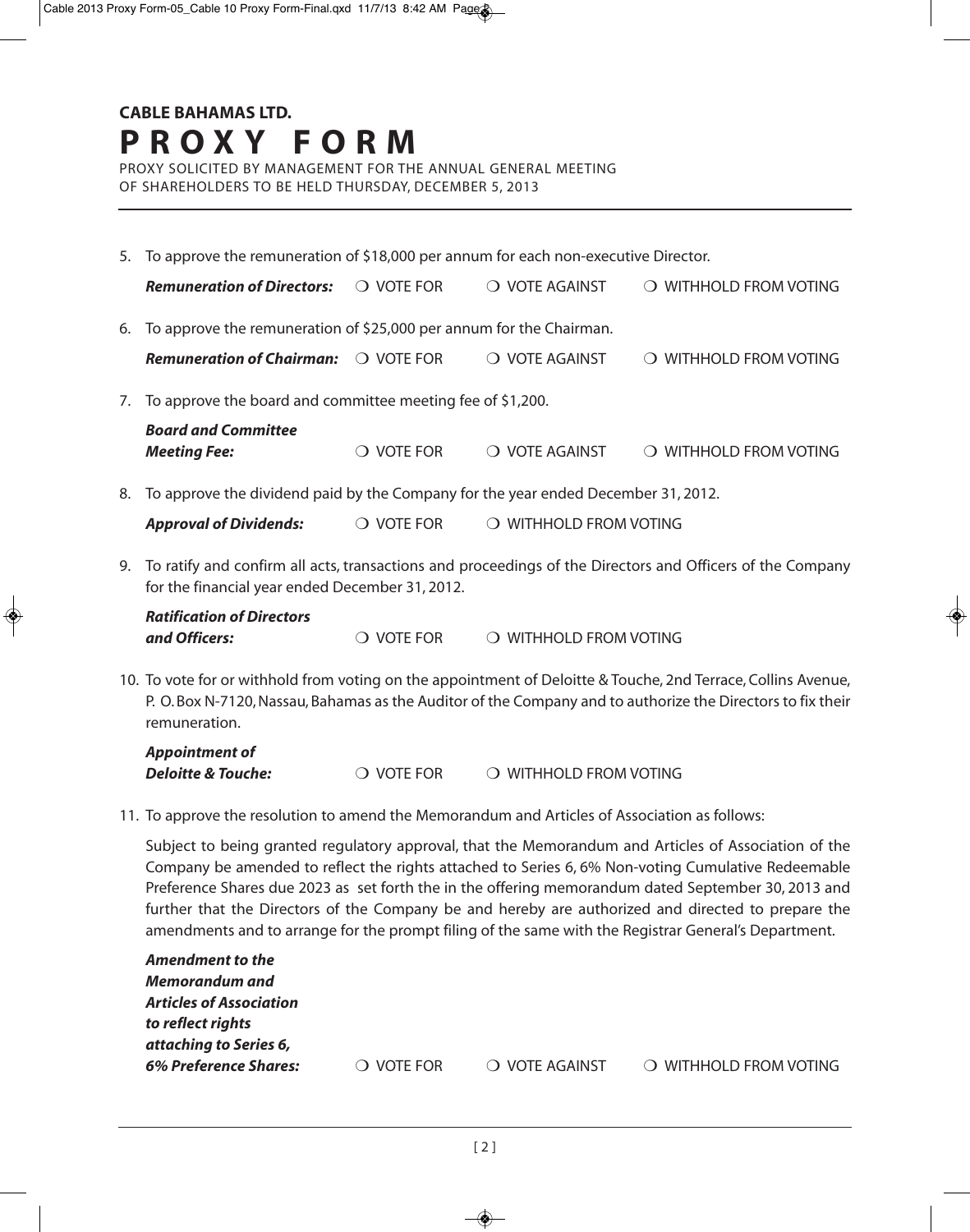#### **CABLE BAHAMAS LTD. P R O X Y F O R M** PROXY SOLICITED BY MANAGEMENT FOR THE ANNUAL GENERAL MEETING

OF SHAREHOLDERS TO BE HELD THURSDAY, DECEMBER 5, 2013

12. To approve the resolution to amend the Memorandum and Articles of Association as follows:

Subject to being granted regulatory approval, that the Memorandum and Articles of Association of the Company be amended to reflect the rights attached to Series 7, 6% Non-Voting Cumulative, Convertible Redeemable Preference Share due 2016 (30 months) as set forth in the offering memorandum dated October 29, 2013 and further that the Directors of the Company be and hereby are authorized and directed to prepare the amendments and to arrange for the prompt filing of the same with the Registrar General's Department.

| <b>Amendment to the</b>        |                     |                |                        |
|--------------------------------|---------------------|----------------|------------------------|
| <b>Memorandum and</b>          |                     |                |                        |
| <b>Articles of Association</b> |                     |                |                        |
| to reflect rights              |                     |                |                        |
| attaching to Series 7,         |                     |                |                        |
| <b>6% Preference Shares:</b>   | $\bigcirc$ vote for | O VOTE AGAINST | O WITHHOLD FROM VOTING |

13. To vote in their discretion upon any other business which may properly come before the meeting or any adjournment thereof.

The undersigned revokes any prior proxies to vote the shares covered by this proxy.